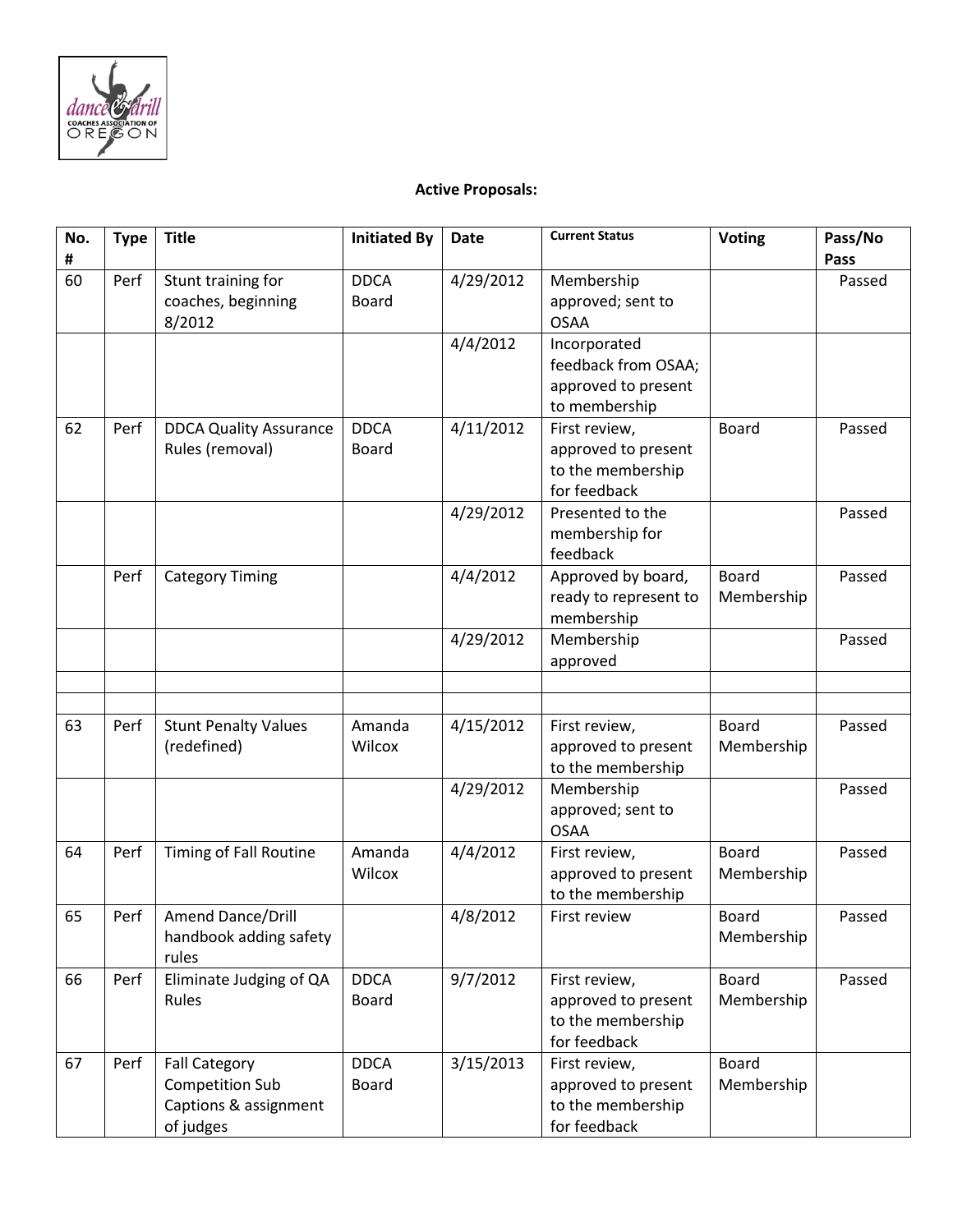| No.<br># | <b>Type</b> | <b>Title</b>                                                                                 | <b>Initiated By</b>         | <b>Date</b> | <b>Current Status</b>                                                                                                                                                                                                       | Voting                     | Pass/No<br>Pass        |
|----------|-------------|----------------------------------------------------------------------------------------------|-----------------------------|-------------|-----------------------------------------------------------------------------------------------------------------------------------------------------------------------------------------------------------------------------|----------------------------|------------------------|
|          |             |                                                                                              |                             | 4/20/2013   | Membership<br>approved points 2 &<br>3. Point 1 tabled until<br>further discussion. A<br>survey will be sent<br>out for comments                                                                                            |                            | Points 2 &<br>3 passed |
| 68       | Perf        | <b>Blocking of Dance/Drill</b><br>divisions larger than 10<br>teams- Final round at<br>state | <b>DDCA</b><br><b>Board</b> | 3/30/2013   | First review,<br>approved to present<br>to the membership<br>for feedback                                                                                                                                                   | <b>Board</b>               | Passed                 |
|          |             |                                                                                              |                             | 4/20/2013   | Proposal was<br>amended and<br>approved                                                                                                                                                                                     | Membership                 | Passed                 |
| 69       | Perf        | Change the Lyrical<br>category to<br>contemporary for fall<br>season                         | <b>DDCA</b><br><b>Board</b> | 3/30/2013   | First review,<br>approved to present<br>to the membership<br>for feedback                                                                                                                                                   | <b>Board</b>               |                        |
|          |             |                                                                                              |                             | 4/20/2013   | Approved by<br>membership                                                                                                                                                                                                   | Membership                 | Passed                 |
| 70       | Org         | DDCA Manual change:<br>Section 1.4                                                           | Danielle<br>Cox             | 3/30/2013   | Add to section 1.4-<br>Government: none of<br>the 11 elected<br>members of the<br>DDCA Board of<br>Directors may<br>represent the same<br>school. First review,<br>approved to present<br>to the membership<br>for feedback | <b>Board</b>               | Pass                   |
|          |             |                                                                                              |                             | 4/20/2013   | Approved by<br>membership                                                                                                                                                                                                   | Membership                 | Passed                 |
| 71       | Perf        | Combining<br>4A/3A/2A/1A for state<br>championships                                          | <b>DDCA</b><br><b>Board</b> | 3/30/2013   | First review,<br>approved to present<br>to the membership<br>for feedback                                                                                                                                                   | <b>Board</b>               | Passed                 |
|          |             |                                                                                              |                             | 4/20/2013   | Approved by<br>membership                                                                                                                                                                                                   | Membership                 | Passed                 |
| 72       | Perf        | Revise OSAA Dance and<br>Drill handbook section<br>1.3.4                                     | <b>DDCA</b><br><b>Board</b> | 4/11/2013   | First review,<br>approved to present<br>to the membership<br>for feedback                                                                                                                                                   | <b>Board</b><br>Membership |                        |
| 73       | Fin         | JA Stipends                                                                                  | Danielle<br>Cox             | 4/8/2013    | First review,<br>approved to present<br>to the membership<br>for feedback                                                                                                                                                   | <b>Board</b><br>Membership |                        |
| 74       | Org         | Regional Reps for DDCA                                                                       | <b>DDCA</b><br><b>Board</b> | 10/2/2013   | First review,<br>approved to present<br>to the membership                                                                                                                                                                   | <b>Board</b><br>Membership | Passed                 |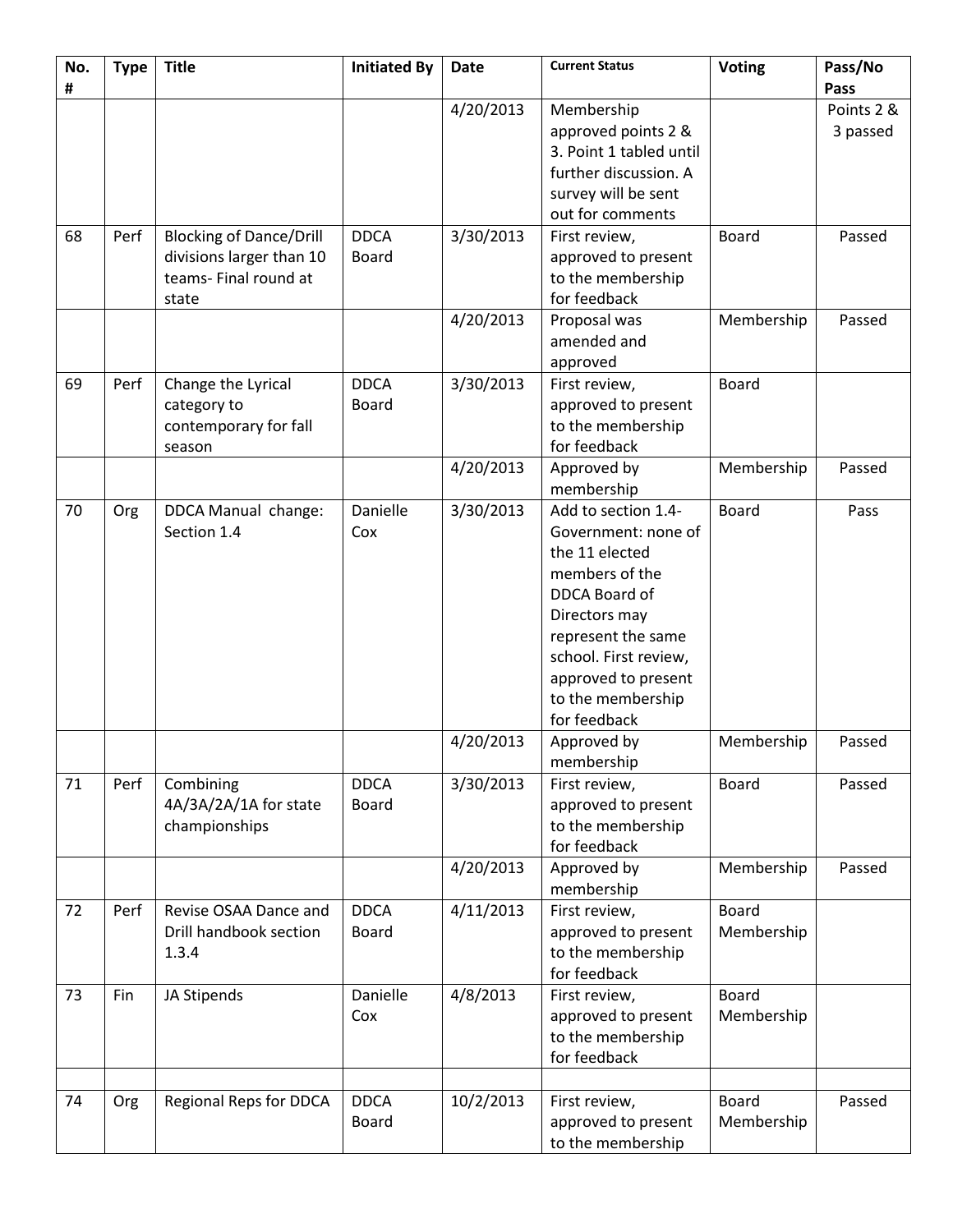| No.<br># | <b>Type</b> | <b>Title</b>                                                                             | <b>Initiated By</b>                                     | <b>Date</b> | <b>Current Status</b>                                                     | <b>Voting</b>              | Pass/No<br>Pass |
|----------|-------------|------------------------------------------------------------------------------------------|---------------------------------------------------------|-------------|---------------------------------------------------------------------------|----------------------------|-----------------|
| 75       | Fin         | DDCA membership fee<br>schedule                                                          | <b>DDCA</b><br><b>Board</b>                             | 7/30/2014   | First review,<br>approved to present<br>to the membership<br>for feedback | Board<br>Membership        | Passed          |
| 76       | Perf        | Removal of<br>prequalification at local<br>events to advance to<br>second round at State | <b>DDCA</b><br><b>Board</b>                             | 9/30/2014   | First review,<br>approved to present<br>to the membership<br>for feedback | <b>Board</b><br>Membership | Passed          |
| 77       | Org         | DDCA Board of<br>Directors term<br>limitations                                           | <b>DDCA</b><br><b>Board</b>                             | 1/7/2015    | First review,<br>approved to present<br>to the membership<br>for feedback | <b>Board</b><br>Membership | Passed          |
| 78       | Perf        | Approve 2 & 3 day State<br>Championships                                                 | <b>DDCA</b><br><b>Board</b>                             | 1/18/2015   | First review,<br>approved to present<br>to the membership<br>for feedback | <b>Board</b><br>Membership | Passed          |
| 79       | Fin         | <b>Team Fees</b>                                                                         | <b>Board</b>                                            | 3/30/15     | Presented to<br>membership at<br>Spring meeting                           | Board,<br>membership       |                 |
| 80       | Org         | Judges consultation<br>limitation                                                        | Kurt Jull                                               | 7/28/15     | The board has<br>chosen to decline<br>this proposal at this<br>time       | <b>Board</b>               | Dropped         |
| 81       | Fin         | Judges pay increase                                                                      | Kurt Jull                                               | 7/28/15     | Just a couple of<br>changes need to be<br>made                            | Membership                 | Dropped         |
| 82       | Org         | Score sheet Change                                                                       | Kurt Jull                                               | 7/28/15     | Changes were<br>suggested                                                 | Membership                 | Dropped         |
| 83       | Org         | 5 year rule for COY &<br>Service                                                         | <b>Board</b>                                            | 1/17/16     | Passed at Winter<br>membership meeting                                    | Membership                 | Passed          |
| 84       | Org         | Term limits on JA<br>Leadership Team<br>members                                          | Robin<br>Meier,<br>Denise<br>Harris,<br>Wendi<br>Ardant | 3/25/2016   | Changes were<br>suggested                                                 | Board<br>Membership        | Passed          |
|          |             |                                                                                          |                                                         | 4/23/2016   | Presented to<br>membership for a<br>vote                                  |                            | Passed          |
| 85       | Org         | Judges consultation<br>limitation                                                        | Robin<br>Meier,<br>Denise<br>Harris,<br>Wendi<br>Ardant | 3/25/2016   | Changes were<br>suggested                                                 | Board<br>Membership        |                 |
|          |             |                                                                                          |                                                         | 4/23/2016   | Presented to<br>membership for a<br>vote                                  |                            | Passed          |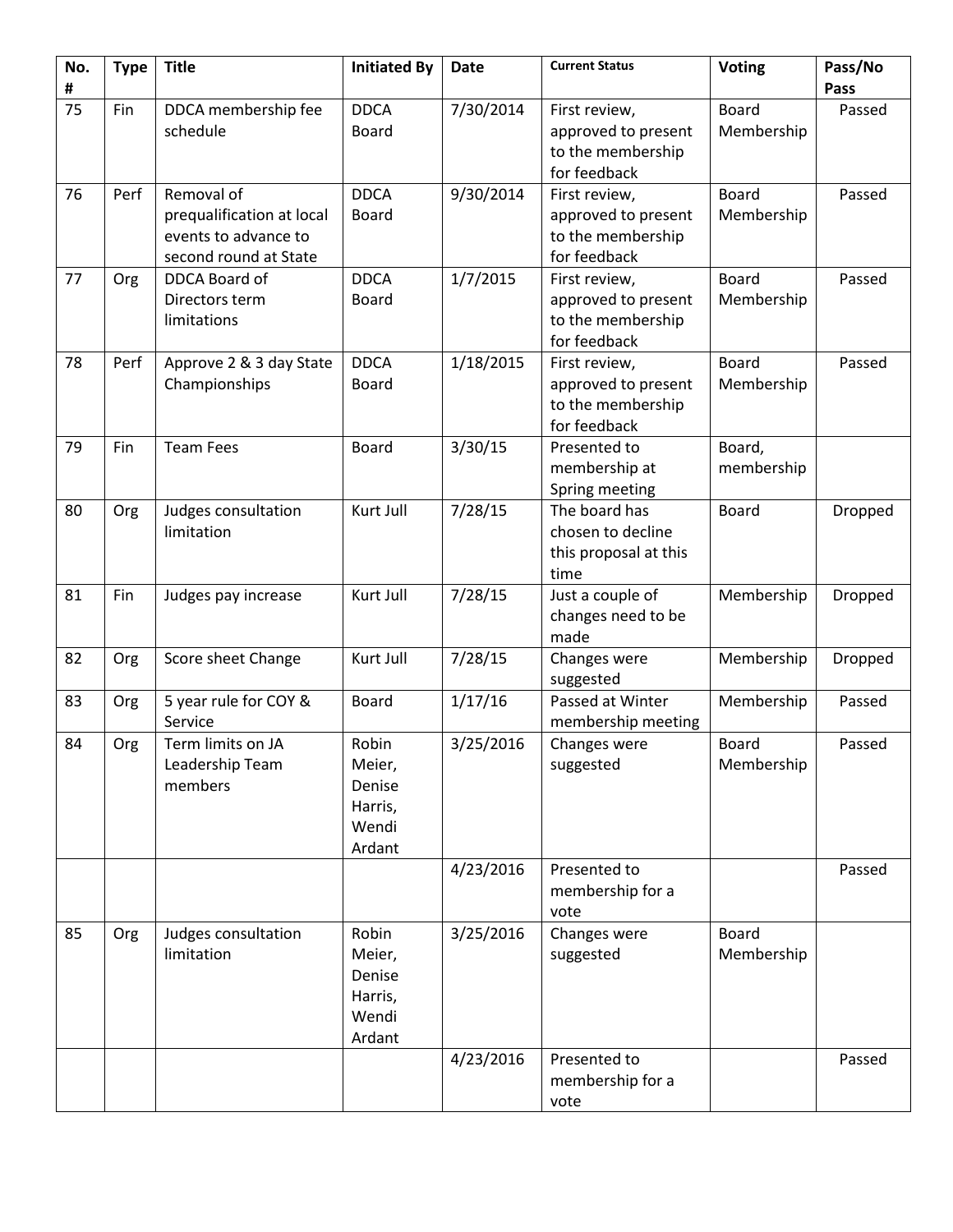| No.<br># | <b>Type</b> | <b>Title</b>                                                                                                | <b>Initiated By</b>                | <b>Date</b> | <b>Current Status</b>                                                                                                                        | <b>Voting</b>                             | Pass/No<br>Pass        |
|----------|-------------|-------------------------------------------------------------------------------------------------------------|------------------------------------|-------------|----------------------------------------------------------------------------------------------------------------------------------------------|-------------------------------------------|------------------------|
| 86       | Fin         | <b>Judges Fees</b>                                                                                          | Annie Ellett                       | 4/2/2016    | First review,<br>approved to present<br>to membership for<br>feedback                                                                        | <b>Board</b><br>Membership                |                        |
|          |             |                                                                                                             |                                    |             | Presented to<br>membership for a<br>vote                                                                                                     |                                           | Failed                 |
| 87       | Perf        | Change OSAA rules<br>about changes between<br>rounds at State                                               | Christine<br>Anderson              | 4/2/2016    | First review,<br>approved to present<br>to membership for<br>feedback                                                                        | <b>Board</b><br>Membership                |                        |
|          |             |                                                                                                             |                                    | 4/23/2016   | Tabled at spring<br>meeting for lack of<br>time. Will present<br>again at fall<br>membership meeting                                         |                                           |                        |
|          |             |                                                                                                             |                                    | 9/17/2016   | Presented again at fall<br>membership meeting<br>for vote.                                                                                   |                                           | Passed                 |
| 88       | Org         | Add Middle School to<br>our DDCA handbook                                                                   | Keely<br>Driscoll                  | 4.5.17      | Board approved with<br>revisions 4.5.17, will<br>present at 4.22<br>Membership meeting                                                       |                                           |                        |
| 89       | perf        | Timing for traditional<br>season would match the<br>timing of Category<br>season                            | Robin<br>Meier                     | 4.5.17      | Board approved<br>4.5.17, will present at<br>4.22 membership<br>meeting                                                                      |                                           |                        |
| 90       | org         | Drill down pullers<br>should be certified                                                                   | Coral<br><b>Burgess</b>            | 4.5.17      | Board approved<br>4.5.17, will present at<br>4.22 membership<br>meeting                                                                      |                                           |                        |
| 91       | org         | Divisions (Small and<br>large) within larger<br>classifications at state                                    | Liisa<br>Stockbridge               | 4.5.17      | Board approved<br>4.5.17, will present at<br>4.22 membership<br>meeting                                                                      |                                           |                        |
| 92       | perf        | Min/Max number                                                                                              | Liisa<br>Stockbridge               | 4.21.18     | Board approved with<br>amendment, will<br>present at SAAC<br>meeting                                                                         |                                           |                        |
| 93       | Perf        | Max Number                                                                                                  | Robin<br>Meier                     | 3.21.19     | Board approved;<br>membership<br>approved at Spring<br>Mtg 2019; SAAC<br>approved; pending<br><b>OSAA Executive</b><br><b>Board Approval</b> | <b>Board</b><br>Membership<br><b>OSAA</b> | Failed                 |
| 94       | Perf        | Scoresheet Revision for<br><b>Category Competition</b><br>Season - 10 sub<br>captions to 5 sub<br>captions. | JA<br>Board of<br><b>Directors</b> | 9.14.2019   | <b>Board Approved</b><br>SAAC meeting -<br>October                                                                                           | SAAC                                      | Tabled due<br>to COVID |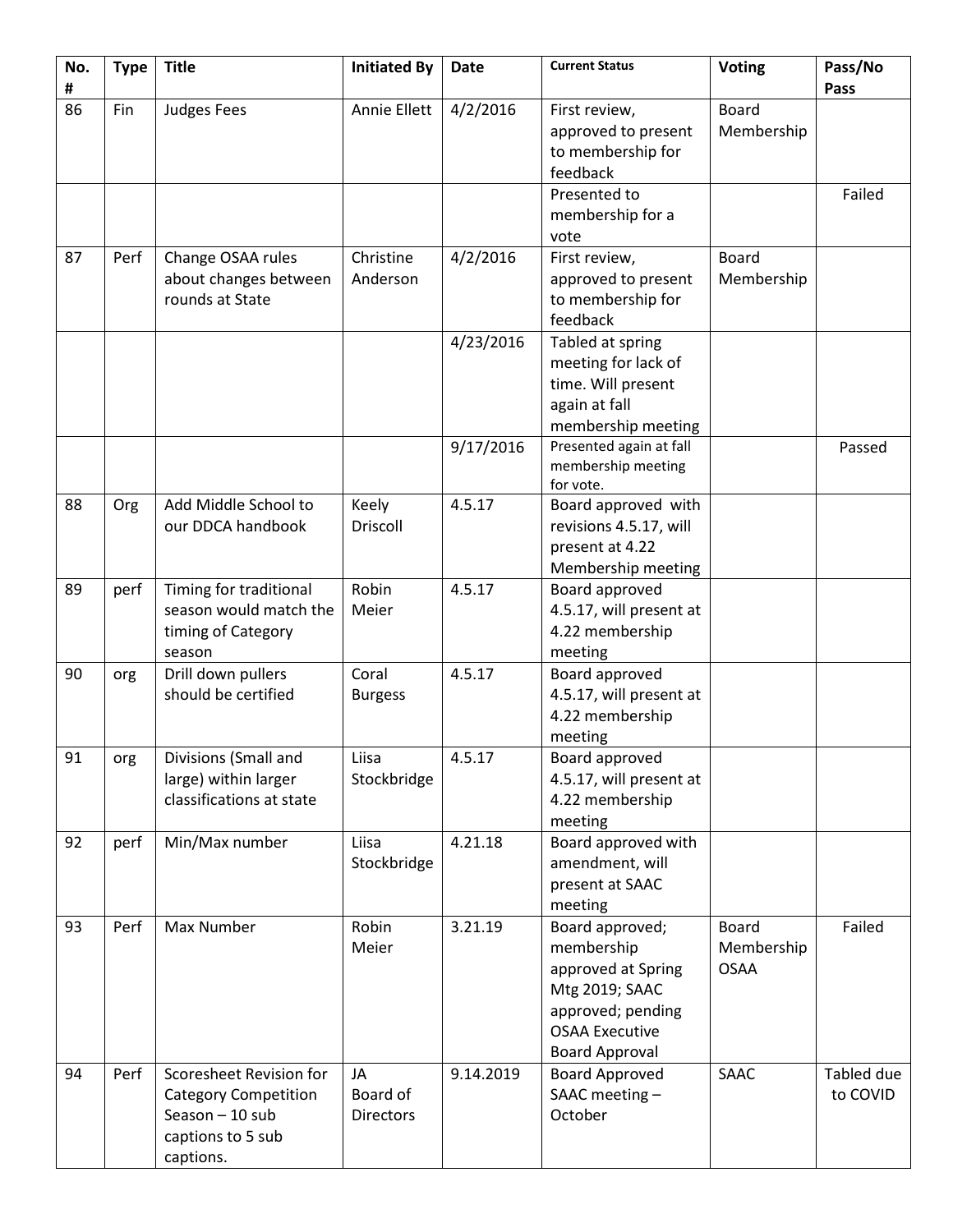| No.<br># | <b>Type</b> | <b>Title</b>                                                                                                                                                                                                                          | <b>Initiated By</b>   | <b>Date</b> | <b>Current Status</b>                               | <b>Voting</b>                                                                          | Pass/No<br>Pass                                                                                                                                           |
|----------|-------------|---------------------------------------------------------------------------------------------------------------------------------------------------------------------------------------------------------------------------------------|-----------------------|-------------|-----------------------------------------------------|----------------------------------------------------------------------------------------|-----------------------------------------------------------------------------------------------------------------------------------------------------------|
| 95       | Perf        | Change to the Category<br>Championship<br>qualification score from<br>68 to 34 to match the<br>change in Score sheet<br>from 10 sub captions to<br>5 sub captions                                                                     | David<br>McCall       | 9.14.2019   | <b>Board Approved</b>                               | SAAC                                                                                   | Tabled due<br>to COVID                                                                                                                                    |
| 96       | Perf        | Create two divisions for<br>the 6A division at the<br>state competition                                                                                                                                                               | Danielle<br>Schneider | 4.26.2020   | <b>Board Approved</b><br>SAAC meeting - May<br>2020 | SAAC<br><b>OSAA</b>                                                                    | Failed                                                                                                                                                    |
| 97       | Perf        | Judges Comments -<br>Verbal to written<br>Actual ask was to<br>remove comments all<br>together for state                                                                                                                              | David<br>McCall       | 9.30.2021   | Membership<br><b>Board</b><br>JA                    | SAAC<br><b>OSAA</b><br>Executive<br>Committee                                          | Approved<br>for 2022<br>State                                                                                                                             |
| 98       | Perf        | <b>DDCA New Scoresheet</b><br>3 Areas of focus with 60<br>points total                                                                                                                                                                | David<br>McCall       | 9.30.2021   | Membership<br><b>Board</b><br>JA                    | SAAC<br><b>OSAA</b><br>Committee                                                       | Approved<br>for 2022<br>State                                                                                                                             |
| 99       | Perf        | 2023 State Proposal<br>Note: Approved with<br>only 2 divisions that can<br>go to state instead of<br>the 3 asked for by<br>DDCA. Ability to revisit<br>the number of routines<br>in two years.                                        | David<br>McCall       | 12.1.2021   | Membership<br><b>Board</b><br>JA                    | <b>SAAC</b><br><b>OSAA State</b><br>Committee<br><b>OSAA</b><br>Executive<br>Committee | As of<br>4/23/2022<br>passed<br>SAAC and<br><b>OSAA</b><br>State<br>Committee<br>awaiting<br>Executive<br>Committee<br>approval<br>on May 2 <sup>nd</sup> |
| 100      | Perf        | Scoresheet For<br><b>Traditional Season and</b><br><b>State</b>                                                                                                                                                                       | David<br>McCall       | 9.14.2021   | Membership<br><b>Board</b><br>JA                    | SAAC<br>Committee<br><b>OSAA</b><br>Executive<br><b>Board</b>                          | Approved<br>for 2022<br><b>State</b>                                                                                                                      |
| 101      | Perf        | Three changes to the<br>existing OSAA State<br>Format due to the<br>impacts of the COVID<br>variant<br>1.<br><b>Timing Change</b><br>Contingency<br>2.<br>Plan - Virtual<br>Dividing 6A<br>3.<br>Division into<br>Larger and<br>Small | David<br>McCall       | 1.18.2022   | <b>Board Approved</b>                               | <b>OSAA</b><br>Executive<br>Committee                                                  | Approved<br>numbers 1<br>and 2<br>number 3<br>failed                                                                                                      |